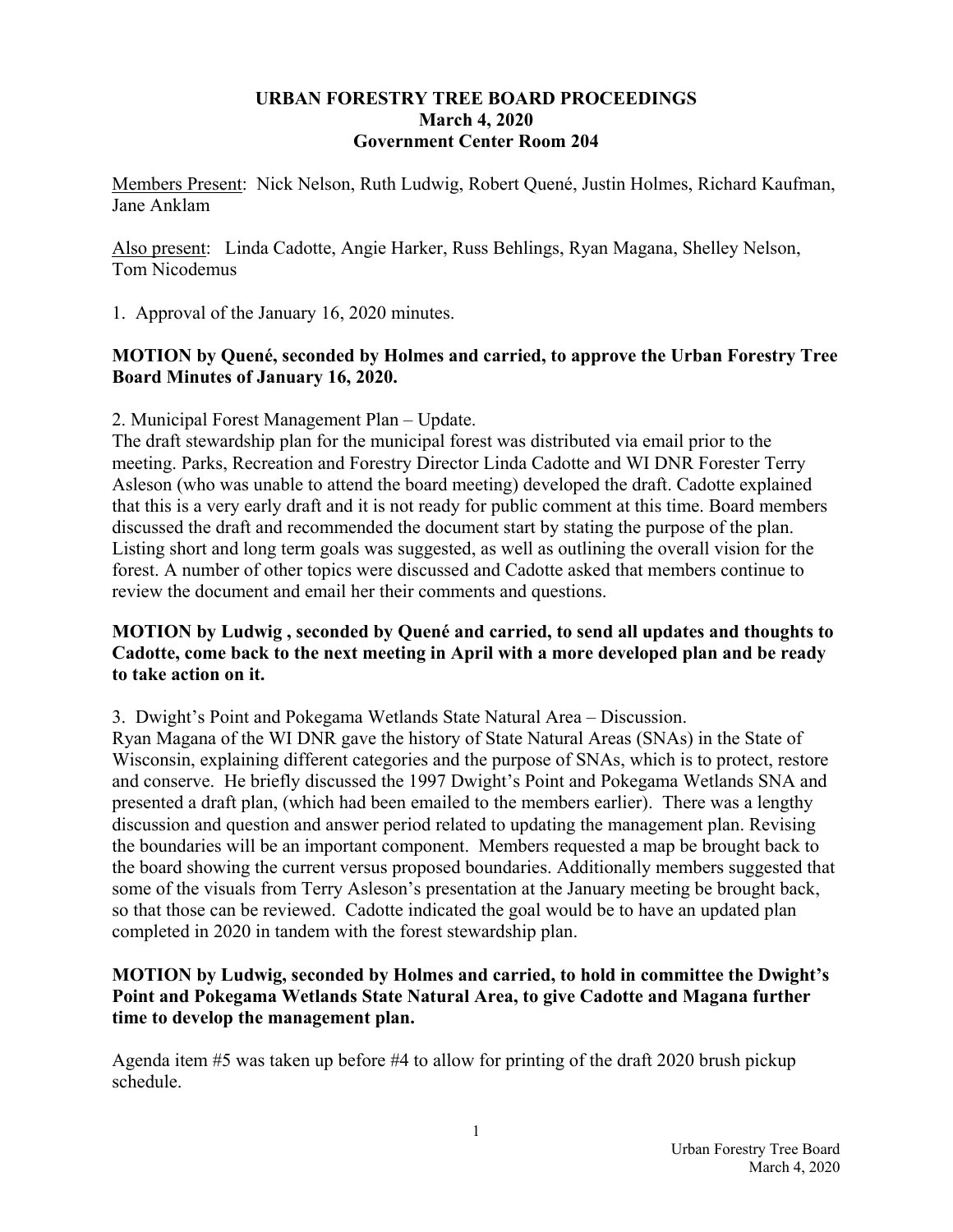## 5. 2020 Communities in Bloom/Arbor Day Event – Update.

Cadotte indicated that the most recent utility mailer that was sent out had the date of the Arbor Day event, with information about the grant and the opportunity to volunteer. One person has reached about volunteering as a result of that. Additionally Cadotte has a call tomorrow with Husky Energy to discuss their employees volunteering for the event. Also, Mentor Superior was looking for a project at the end of May, and Cadotte plans to look into partnering with them to get youth involved, which would be one on one (youth working with their mentor) and would alleviate safety concerns about young people working near the highway. The dates of Tuesday and Thursday, April 28 and April 30 have been set, weather dependent, with the 30<sup>th</sup> being the rain date. ESD is helping with the t-shirt sizing, ordering and snacks. Everyone will meet at the estuarium at noon, have a presentation about the planting and split up into five groups to plant. 52 trees and 193 shrubs will be planted. The aim is to be finished by  $3:30 - 4$  p.m. in time to convene for food and refreshments. An actual celebration of the planting needs to happen in October when the grantor comes to Superior. Anyone who helped with the planting will be invited to that event. Cadotte encouraged board members to participate in both events and also welcomed them to attend continued planning meetings. March  $26<sup>th</sup>$  is the next planning meeting, at 9:30 a.m. at ESD in their media room.

## 4. Brush Pick-up – 2020 Proposed Schedule.

The 2020 proposed brush pickup schedule was distributed and reviewed. Cadotte explained that the north end of the city has always been first for pickup and complaints are received from residents in that area who don't have the same amount of time as other residents to complete their brush work in the spring. Therefore the schedule was shifted by moving the top week of the schedule to the bottom. This same shifting will continue in future years and would not be brought back to the board for approval each year, if the board found that to be acceptable.

## **MOTION by Ludwig, seconded by Nelson and carried, to approve the current brush schedule and the method for rotating in the future.**

## 6. Parks, Recreation & Forestry Director's Report.

Cadotte mentioned the State of Wisconsin 2020 Forest Action Plan, and she indicated that she had emailed a link to the document to the board members. She stated members could review that if they wished and could forward their comments to her by the end of the month when the comment period ends. She will be attending a state tree board meeting next Friday in Milwaukee. The Douglas County Leadership Program has a group this year working on promoting recreation and tourism in the municipal forest. The group plans to do marketing and produce maps as part of their project. Finally Cadotte informed the board that Administrative Assistant Angie Harker has taken another position in the city and this would be Harker's last meeting.

Park Superintendent Behlings indicated that 300 trees have been ordered. This number is reduced by about 100 trees, which will allow more time for the crew to get back to pruning, etc. A new vendor, Chestnut Ridge will be fulfilling the order this year. Behlings briefly discussed the Wisconsin Arborist's Association conference that he and other staff attended recently. He highlighted a few topics of interest including learning more about trees and stormwater issues and also about rigging practices. He stated new rigging equipment has been ordered which will be very helpful with pruning larger branches and doing clean up after storm events. The bucket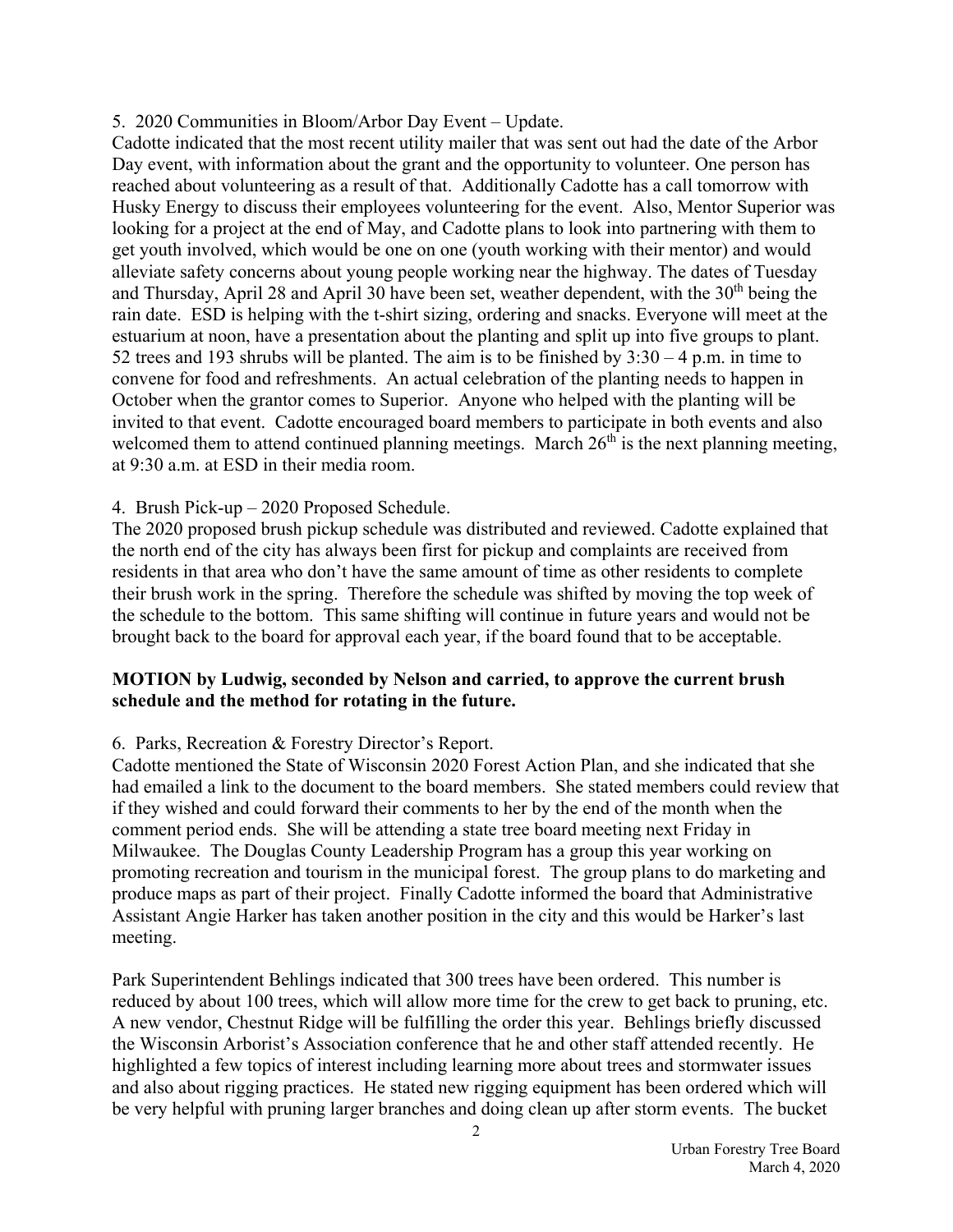truck is being replaced with a new model this year which will increase safety. The crew is working on trees that were damaged from snow banks and plowing this winter (re-staking, pruning, etc.)

7. Next meeting April 16, 2020 @ 4:30 p.m.

Ludwig announced the meeting adjourned at 5:59 p.m.

Minutes submitted to the Council Meeting of March 17, 2020.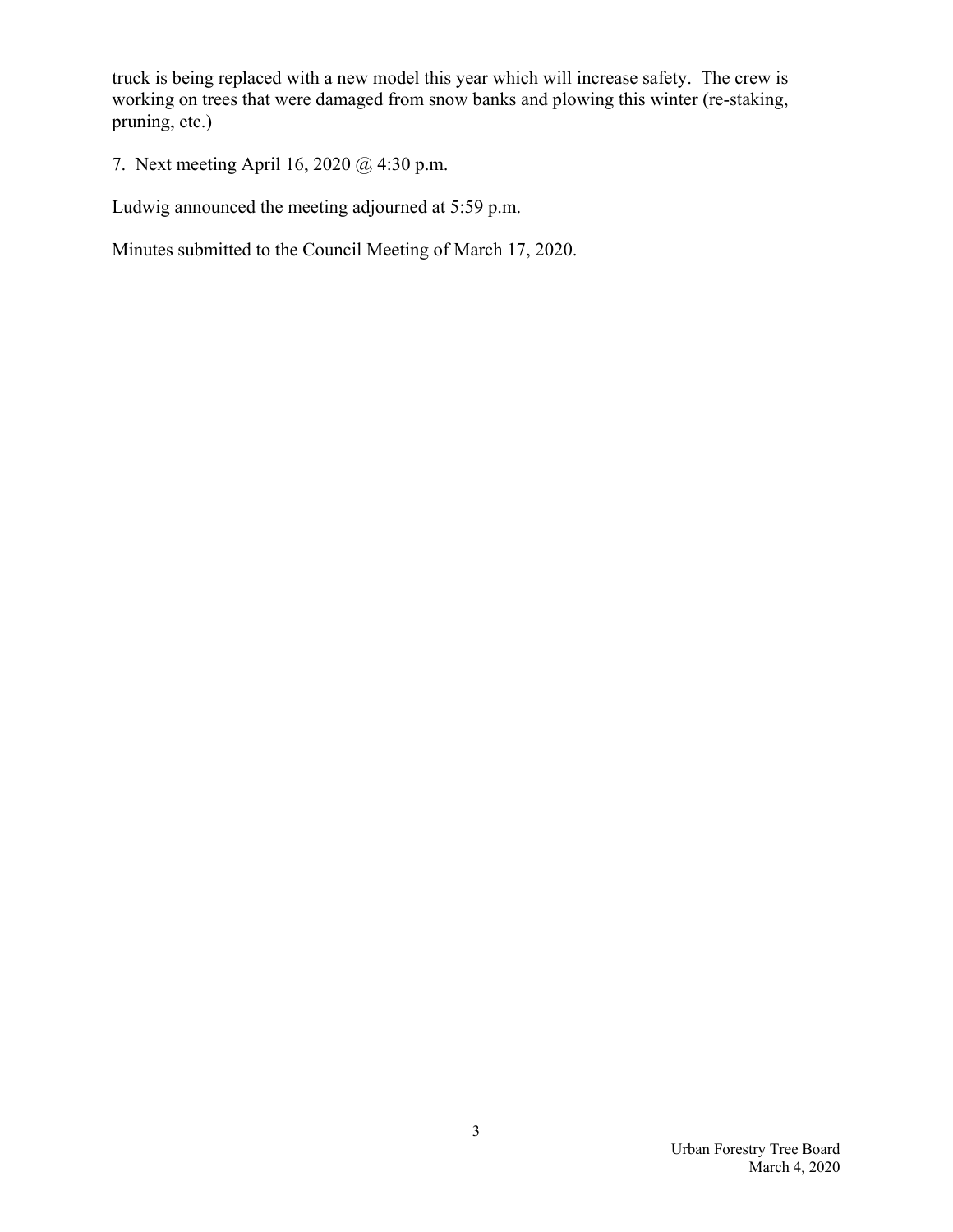# **Superior Municipal Forest Stewardship Plan**

Wisconsin is fortunate to have more than 15 million acres of forestland. During the last century, we learned the phenomenal value of our forests after nearly losing them to land use conversion and fires. Future social, economic and environmental pressures will be different, but we have a duty as a society to find ways to meet our needs without imperiling the productivity of forests for future generations. That is the goal of sustainable forestry and the forest stewardship program.

Forestry Stewardship is to encourage the long-term stewardship of nonindustrial private forest lands, by assisting these owners to plan for and more actively manage their forest and related resources. The Forest Stewardship Program aids owners of forest lands and other lands where good stewardship will enhance and sustain the long-term productivity of multiple forest resources. The program provides landowners with the professional planning and technical assistance they need to keep their land in a productive and healthy condition.

## **Stewardship Purpose**

The Forest Stewardship Program is a program that promotes ecologically responsible resource management through the following actions and values:

- 1. Managing for long-term forest health, productivity, diversity, and quality.
- 2. Conserving or enhancing water quality, wetlands, soil productivity, biodiversity, cultural, historical and aesthetic resources.
- 3. Following a strategy guided by well-founded silvicultural principles to improve timber quality and quantity when wood products are a goal.
- 4. Setting high standards for foresters, loggers and other operators as practices are implemented; and minimizing negative impacts.
- 5. Learning how woodlands benefit and affect surrounding communities, and cooperation with neighboring owners to accomplish mutual goals when practical.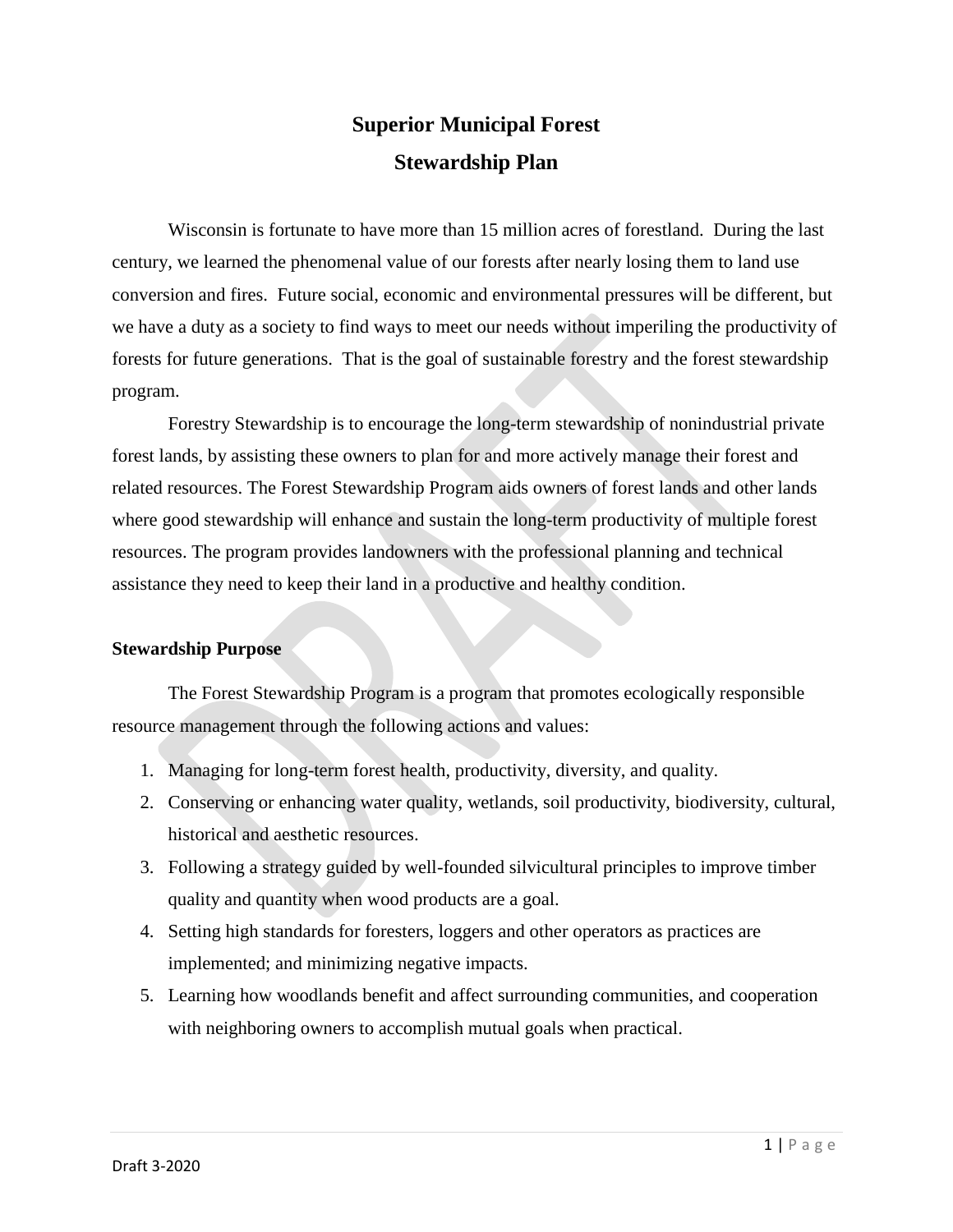#### **Background:**

The Superior Municipal Forest was created in 1949 by transfer of property from county control to the City of Superior, with the original vision to return funds to the city through forest products and Christmas tree sales. On March 6, 1951 the land obtained from Douglas County was zoned Forestry by the city council, and since this time the Municipal Forest has evolved into a community resource of ecological, recreational, and natural space unique on a national scale. Also, in 1951 the Municipal forest was registered in the community forest program that outlines cooperative forest stewardship with the Wisconsin Department of Natural Resources. Requirements of the community forest program are having a management plan and following generally accepted silviculture practices.

The Superior Municipal Forest is the third largest forest within a city in the United States, comprised of almost 4500 acres, which provides unique character and resource for the public to enjoy. The forest contains rare and important wetland and upland habitats and is important to the community for its natural beauty and recreational opportunities. Included in the forest is a 2620 acre designated State Natural Area. Dwight's Point and Pokegama Wetlands retains their biological diversity and represents one of the few boreal forests in Wisconsin. The forest provides an array of outdoor recreation opportunites. It includes an extensive network of motorized and non-motorized trails, a dog park, disc golf course, an outdoor classroom, an opportunity for public hunting to list a few.

Contained within the forest is the Lake Superior National Estuarine Research Reserve, which was established to provide long-term research, education, and interpretation. The Reserve has developed a strategic plan to guide the development and management of the National Estuarine Research Reserve, which includes strong partnerships between NOAA, state agencies and universities, and other local partners. The Reserve should implement an ecosystem- based management approach, which integrates science, education and stewardship to maximize the benefit of coastal management (Estuarine Research Reserve p 16).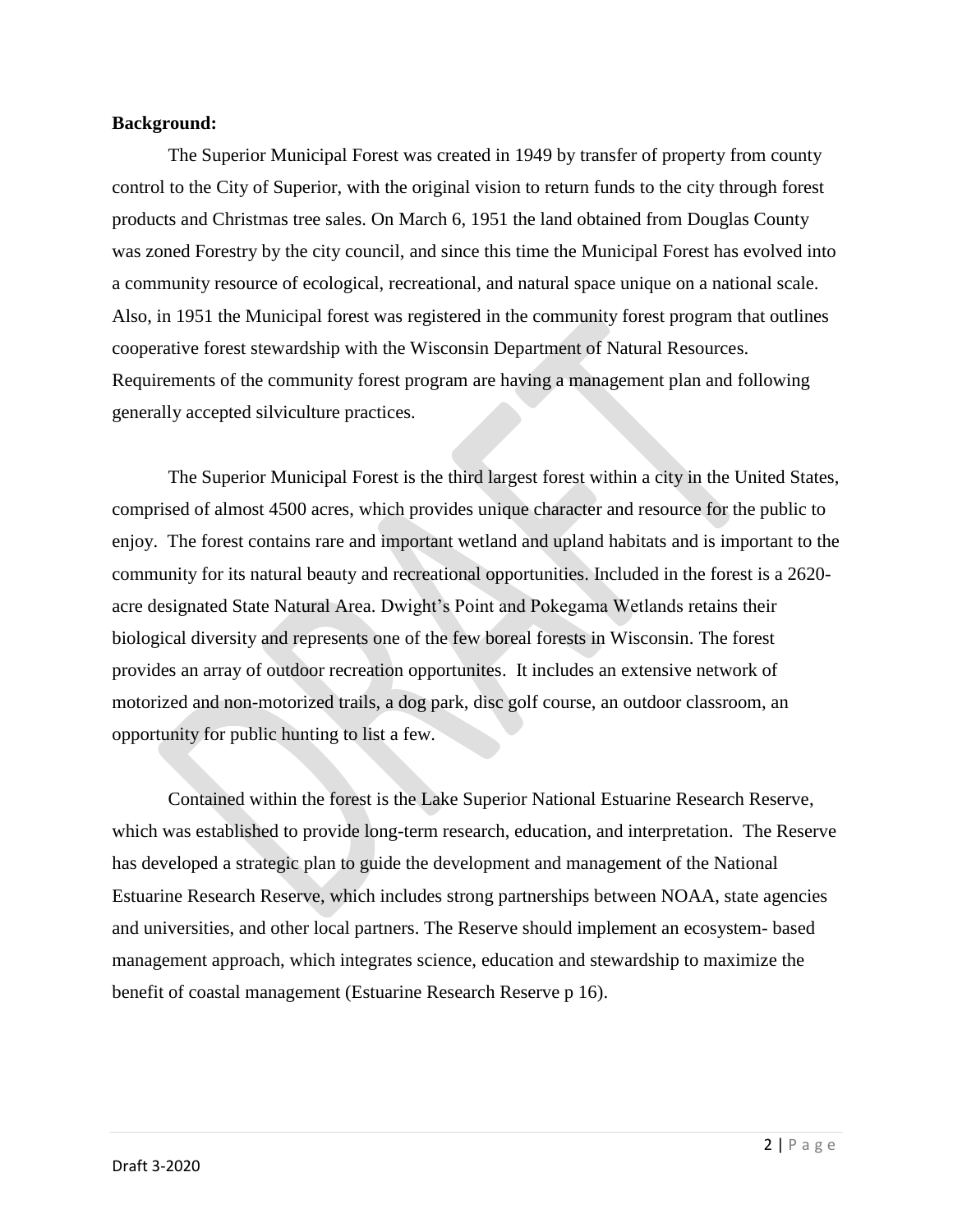Through the recent comprehensive outdoor recreation plan, a policy and regulatory framework was developed *to manage the Superior Municipal Forest and Wisconsin Point as a unique ecological, recreational, natural open space resource that provides a variety of active and passive recreational and educational activities and preserves an area of geological diversity and natural wildlife habitat, as appropriate for a state designated natural area. To provide or improve walking, hiking, and street connections between different neighborhoods and between neighborhoods and the waterfront.* (rec plan p16).

The objective of the Municipal Forest Stewardship plan is to provide an outline that meets the vision statement set by the comprehensive outdoor recreation plan, consider management implications to the Lake Superior shoreline and river systems, while sustainably managing the forest: **To increase the sustainable year- round access for multi- use activities while managing for long-term conservation.** 

Definition of *conservation: a careful preservation and protection of something especially: planned management of a natural resource to prevent exploitation, destruction, or neglect* 

Sustainability means meeting the needs of the present without compromising the ability of future generations to meet their own needs. Sustainable forestry is a proactive form of management that provides for the multiple uses of the forest by balancing a diversity of both present and future needs.

The City's management plan blends goals with site capabilities and Forest Stewardship program standards (sustainable guide your land management). The following areas were identified as the Municipal forest goals:

- Maintain species and habitat diversity: promote boreal forest species like white spruce, white pine, and white cedar
- Promote a healthy forest resilient to climate change
- Provide an educational site for the community and school
- Provide year-round access for multi-use recreation and limit user conflicts
- Restore and protect water quality
- Develop a management plan for the State Natural Area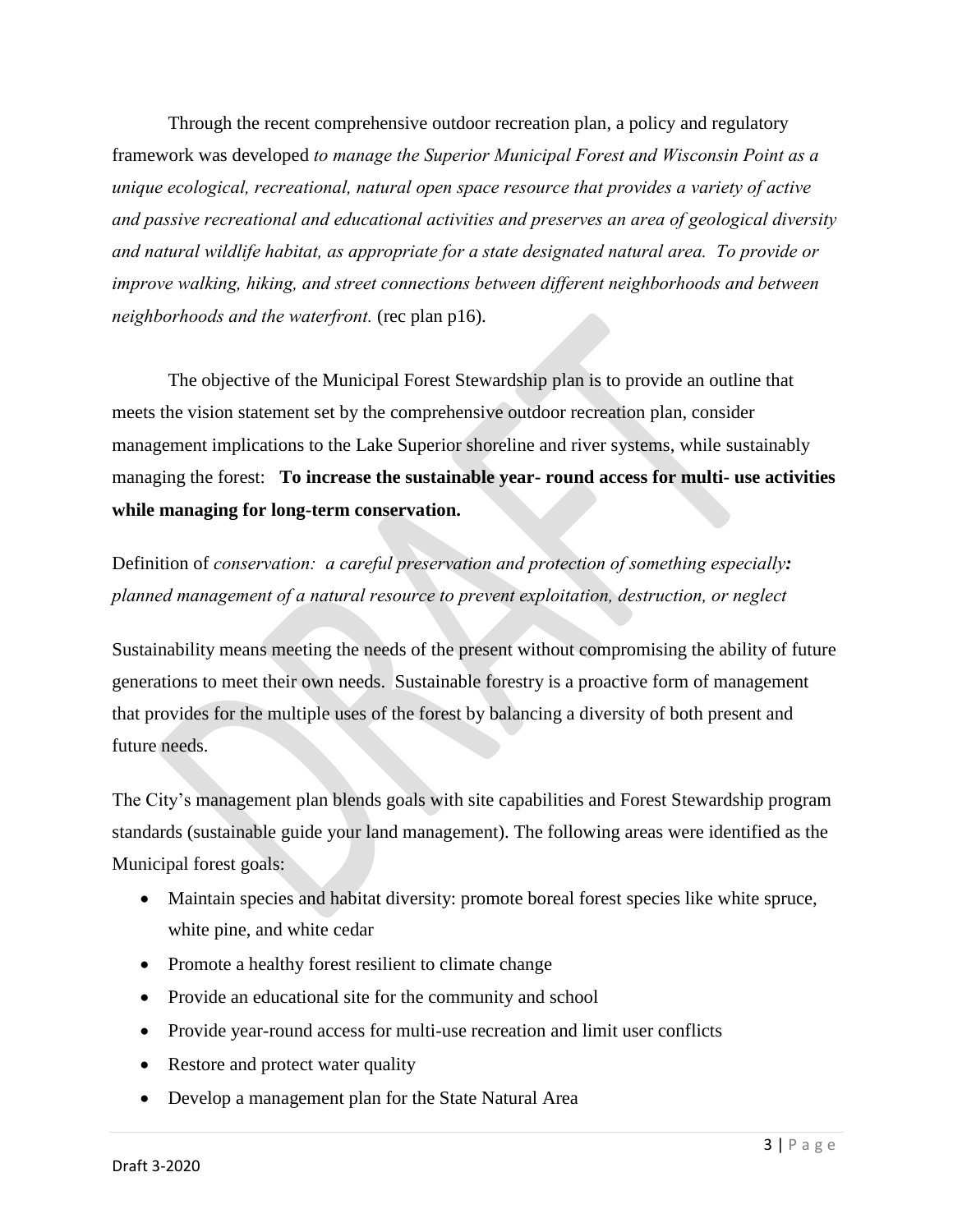The management practices in this plan include practices that should enhance the growth rate and species composition of the City forest; provide for the establishment of a new stand of trees; improve wildlife habitat and recreational activities; increase carbon sequestration; reduce fire hazards on the property; improve access; and help meet the City's other goals.

#### ECOLOGICAL CHARACTERISTICS AND MANAGEMENT OPPORTUNITIES

The Municipal Forest is located within the Superior Coastal Plain. The Superior Coastal Plain (SCP) region is 1,416 square miles in Douglas, Bayfield and Ashland counties. Lake Superior has had an enormous influence on the climate, landforms, soils, vegetation and economy of the Superior Coastal Plain. Freshwater estuaries are present along the coast. Inland lakes are rare, but lagoons, some of them quite large, occur behind the coastal sandspits. Important rivers include the St. Louis, Nemadji, Bad, White, Amnicon and Bois Brule.



Superior Coastal Plain Ecological Landscape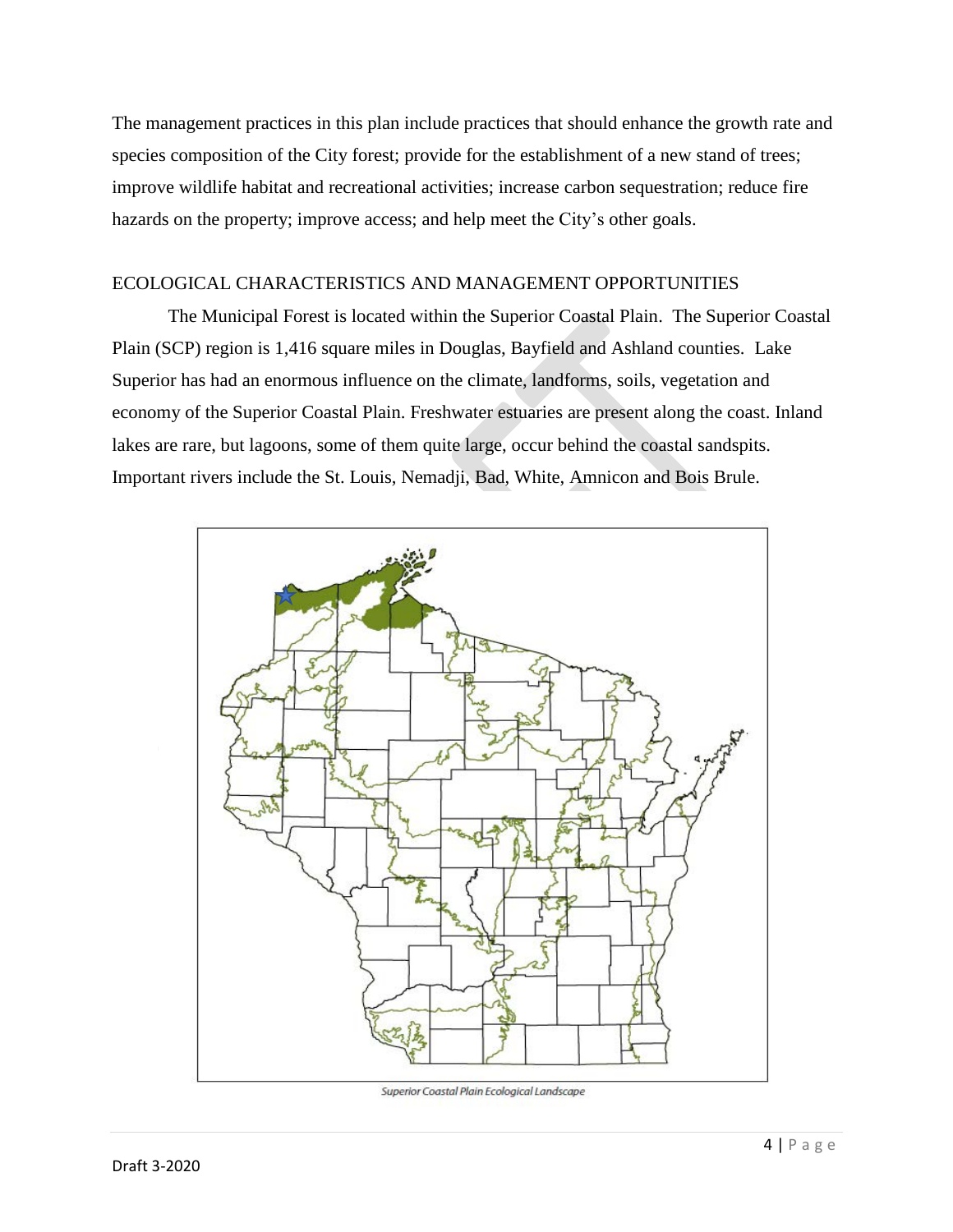Coldwater streams originate in the aquifers at the northern edge of the Northwest Sands in Bayfield County and flow north across the Superior Coastal Plain before emptying into Lake Superior. Many of the streams flowing across the clay plain suffered severe damage to their banks and beds during the era of heavy logging in the late 19th and early 20th centuries. Some of them have not yet recovered and their slumping banks continue to dump sediments into the main channels, and ultimately, into Lake Superior. Water (and soil) management can be challenging in this Ecological Landscape.

The region is known for its unique, poorly-drained reddish lacustrine clay soils on either side of the Bayfield Peninsula. The reddish soil here is found nowhere else in Wisconsin. The clay deposits include lenses of sand or coarse-textured till; these areas are especially erosionprone when they are cut by streams.

Two prominent features in the Superior Coastal Plain Ecological Landscape are considered significant on both a Wisconsin and global scale: the Lake Superior shoreline (including unique coastal estuaries and river corridors) and the Apostle Islands. The unique red clay wetlands and the Boreal Forests of the Superior Coastal Plain are considered significant both in Wisconsin and in the United States as a whole. These distinctive landscape features play a critical role in maintaining Wisconsin's unique biological diversity.

Historic vegetation and composition of the boreal forests were characterized by older forests of conifers (e.g. eastern hemlock, eastern white pine, white spruce, balsam fir and northern white cedar). These forests no longer exist in the same magnitude due to the harvesting and slash fires of the late 1800s and early 1900s known as the Great Cutover. Many forests now are relatively young and dominated by aspen and maple. While conifers are currently underrepresented, their increase is the current target of forestry restoration and management practices.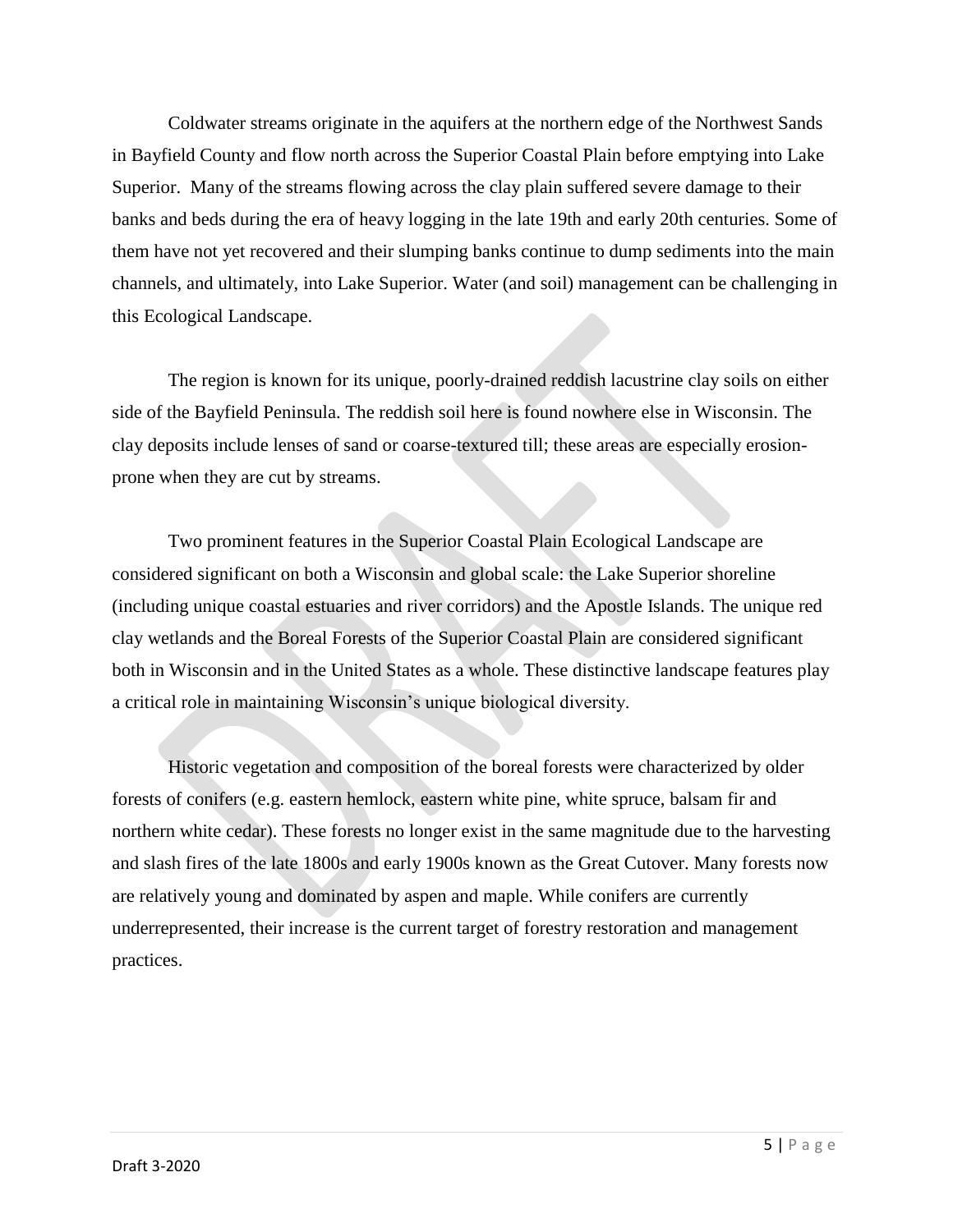## **Opportunities for Natural Community Conservation**

Opportunities for sustaining natural communities in Ecological Landscapes were developed in 2005 by the Ecosystem Management Planning Team (EMPT, published in 2007) and later focused on wildlife Species of Greatest Conservation Need and their habitat in the Wisconsin Wildlife Action Plan (WDNR 2015). The goal of sustaining natural communities is to manage for natural community types that 1) historically occurred in a given landscape and 2) have a high potential to maintain their characteristic composition, structure, and ecological function over a long period of time.

#### **Specific to the Municipal forest:**

Active Forest management is recommended using even aged regeneration harvests (coppice) of aspen and associated species on the level upland sites. It is recommended to start the harvest sequence away from the most populated and 'built up areas'- trail infrastructure. Aspen and other early successional species are regenerated naturally through large disturbances such as fire or wind. Timber harvesting mimics these natural disturbances and opens the canopy allowing for understory development. Harvesting the aspen will encourage young, healthy and vigorous stems. Aspen is a valuable commercial and wildlife species and is well-suited to grow on this site. Aspen is an associated vegetative type typically found on the Superior Coast Plain Ecological Landscape Unit where it provides habitat for Priority Species of Greatest Conservation Need (SGCN).

*Maintaining the aspen-birch type with a coppice prescription will promote early successional habitat with dense seedling and saplings that provide all habitat needs for American woodcock, black-billed cuckoo, black-throated blue warblers, blue-winged warblers, golden-winged warblers, and least fly catcther, and an abundance of prey for the northern goshawk.*

*Young coppice-harvested stands also provide temporary minor habitat for olive-sided flycatchers, northern harriers, and sharp-tailed grouse. Managing larger stands of aspen (>80 acres) will be most attractive to harriers and sharp-tailed grouse.*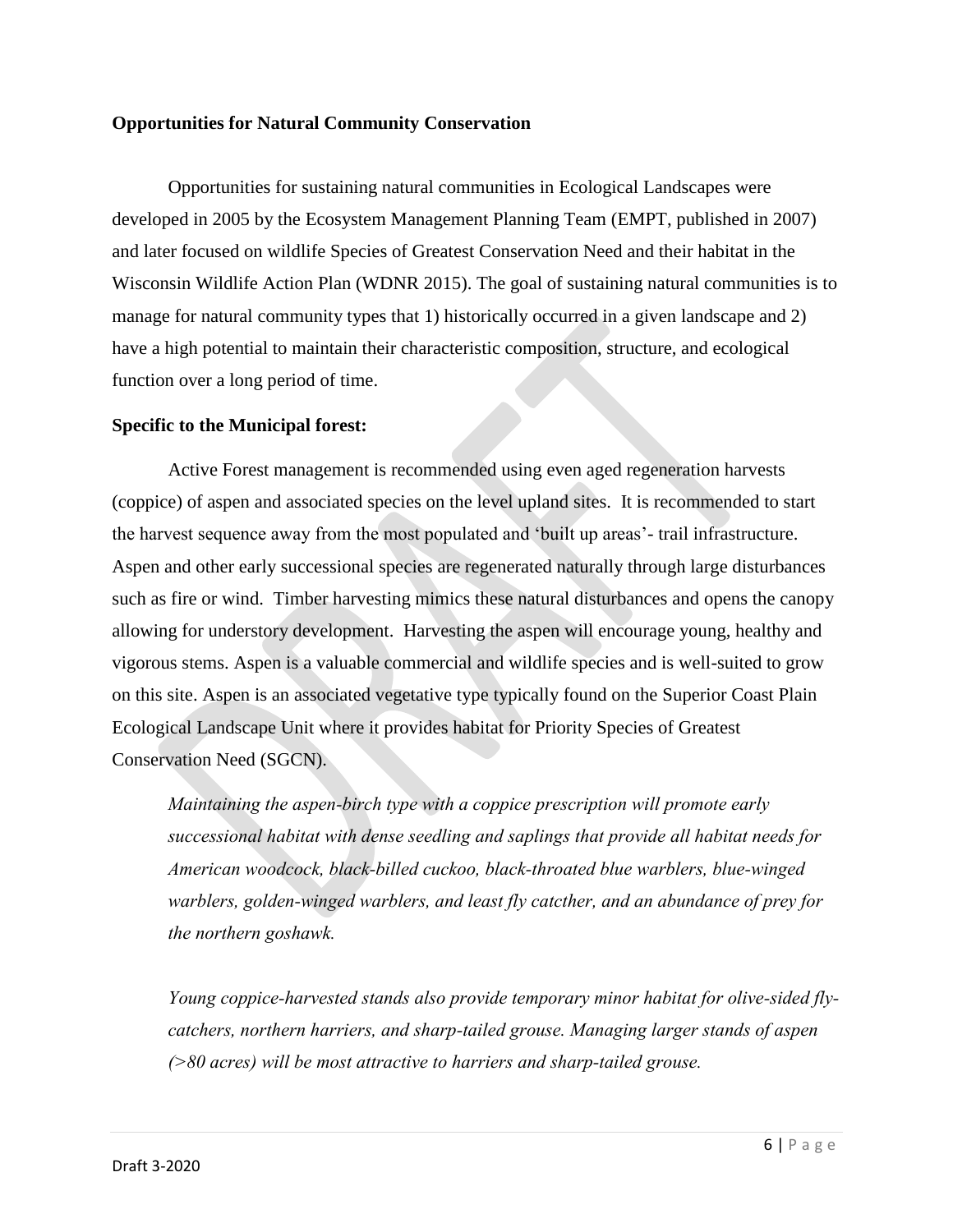*Mid-aged aspen stands provide pole-timber type habitats attractive to least flycatchers. As the aspen ages and enters maturity, it provides nesting habitat for northern goshawks and bald eagles as well as all life needs for red-shouldered hawks*.

*Leaving scattered pine, especially white pine, to develop as super-canopy trees in the future timber stand may improve nesting opportunities for bald eagles.* 

Species other than aspen, like white pine, white spruce, white cedar, red pine, and scattered white birch will be retained for aesthetics and natural seeding to supplement the coppice sprouting that is expected. Harvesting should be done to maximize vertical structure and age class diversity. Management will pay close attention to protecting the highly erodible soils and water quality. The active management should be used to help achieve other goals of the forest, including increasing access to motorized or unmotorized trails. The current road and trail systems will be utilized to access the forest for harvesting and can also reduce the cost to build forest trails that will be later used for recreation. The roads and future recreation trails should be designed in coordination with timber sale establishment and construction should be administered with the timber sale contract and the by the establishing forester.

Limited if any management is suggested on the side slopes or drainages. It also should be noted these slopes and ravines are the location of most of the conifer and species that we will be promoting through harvest.

The municipal forest is near the city, which experienced an emerald ash borer outbreak. Outward spread and advancement is expected to occur from the exotic insect that targets and kills all our native ash species. The ash resource is at risk within the municipal forest. Harvesting the ash is encouraged to promote young healthy stump sprouts that may not support the insects. Underplanting species like white pine, balsam fir, white spruce and cedar is encouraged to promote a more diverse forest that would be more resilient to an ash borer outbreak. The planted seedlings should be protected from herbivory. Also planting these species through out the forest and encouraging seeding from the natural source would promote the boreal like conditions.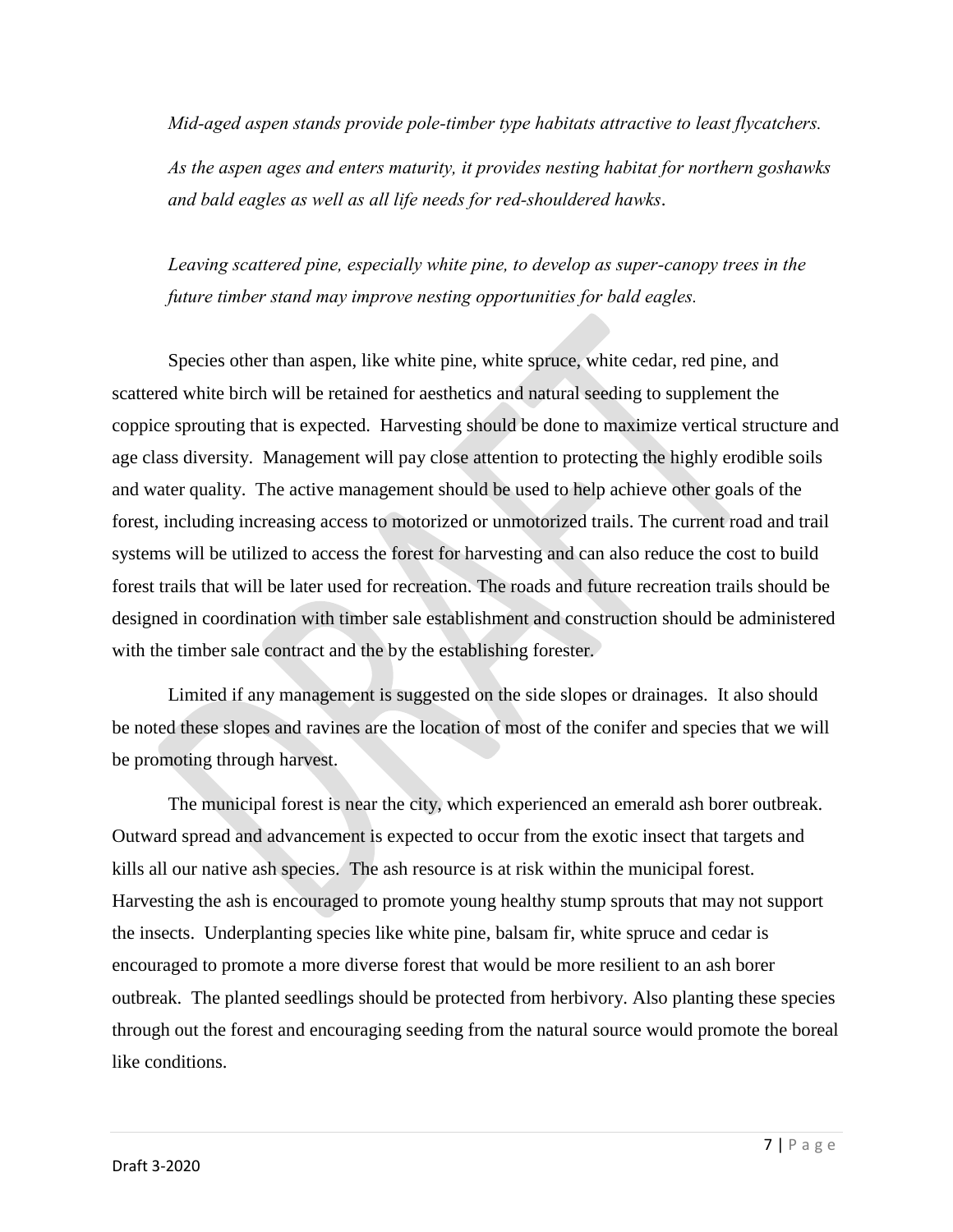Due to the location of the municipal forest to the population center of the city and school district this would be a great place to document and educate the public through interpretative hikes that can be planned out through a series of harvests. This would be an excellent opportunity to link the outdoor classroom with outdoor recreation.

## **Management**

COPPICE REGENERATION HARVEST. Regenerate this stand by cutting all trees except designated reserved trees. This coppice regeneration method naturally allows trees to regenerate vigorously from root and/or stump sprouts after harvest.

For most Wisconsin forest types, adequate tree reproduction will be established in 3 to 5 years following the regeneration practice or additional management practices may be necessary to ensure successful tree reproduction. Some forest stands may need a longer regeneration period, but these situations should be documented and closely monitored to ensure success.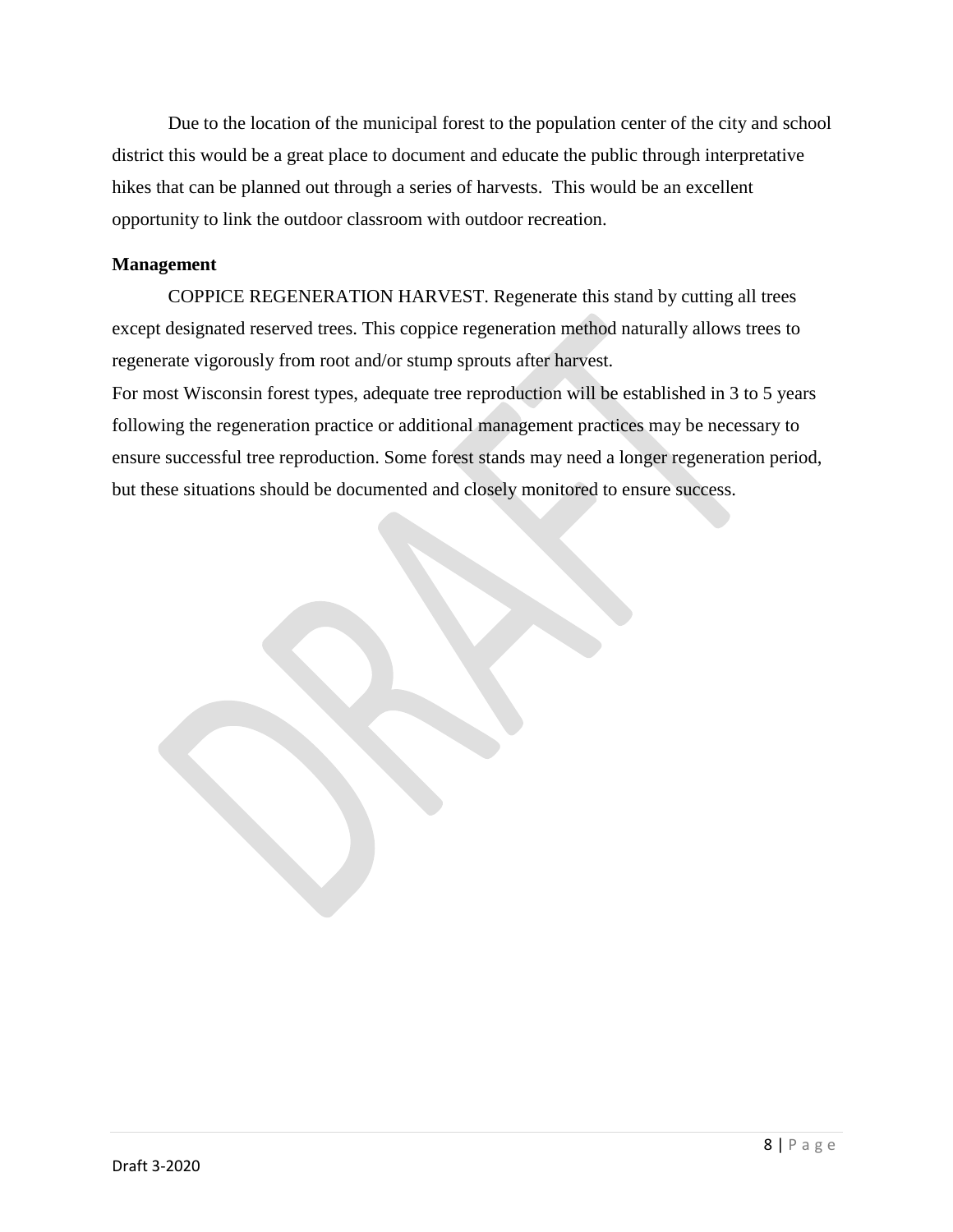## **ADDITIONAL INFORMATION FOR MANAGEMENT OF YOUR PROPERTY**

Every year in Wisconsin, thousands of wildfires occur, destroying dozens of structures and threatening to burn hundreds more. An increasing number of people living and recreating in Wisconsin's wildland-urban interface is creating a growing need for fire prevention and planning for fires that will inevitably occur.

Because of their proximity to forested lands, there is the potential for homes and property to be at significant risk of damage or destruction in the event of a wildfire. Best practice is to incorporate fuel breaks into the landscape and know the local burning restrictions. Visit the following website to learn more: *http://dnr.wi.gov and search 'Firewise'.*

## **Forest Carbon**

Forests are a significant piece of the global carbon cycle because of their ability to absorb and sequester carbon dioxide. Learn how your forest adds to the global carbon balance and be aware of the rules affecting your participation in forest carbon markets. For information, visit the US Forest Service website: <http://www.na.fs.fed.us/ecosystemservices/carbon/>

Information is sourced from numerous documents, including:

• WDNR, January 23, 2012, "The Ecological Landscapes of Wisconsin: an assessment of ecological resources and a guide to planning sustainable management" (WDNR, 2015b) retrieved from<https://dnr.wi.gov/topic/landscapes/Book.html> •Wisconsin Natural Heritage Inventory et al, June 2012 Rapid Ecological Assessments (for specific property groups; WDNR) retrieved from [https://dnr.wi.gov/files/PDF/pubs/nh/NH0860\\_ext.pdf](https://dnr.wi.gov/files/PDF/pubs/nh/NH0860_ext.pdf)

•WDNR, January 24, 2020 Wisconsin Wildlife Action Plan (WDNR 2015-2025) retrieved from <https://dnr.wi.gov/topic/wildlifehabitat/actionplan.html>

UW Extension, September 2010 "Lake Superior National Estuarine Research Reserve Management Plan" retrieved from

[https://coast.noaa.gov/data/docs/nerrs/Reserves\\_LKS\\_MgmtPlan.pdf](https://coast.noaa.gov/data/docs/nerrs/Reserves_LKS_MgmtPlan.pdf)

<http://www.ci.superior.wi.us/172/Parks-Recreation-and-Forestry>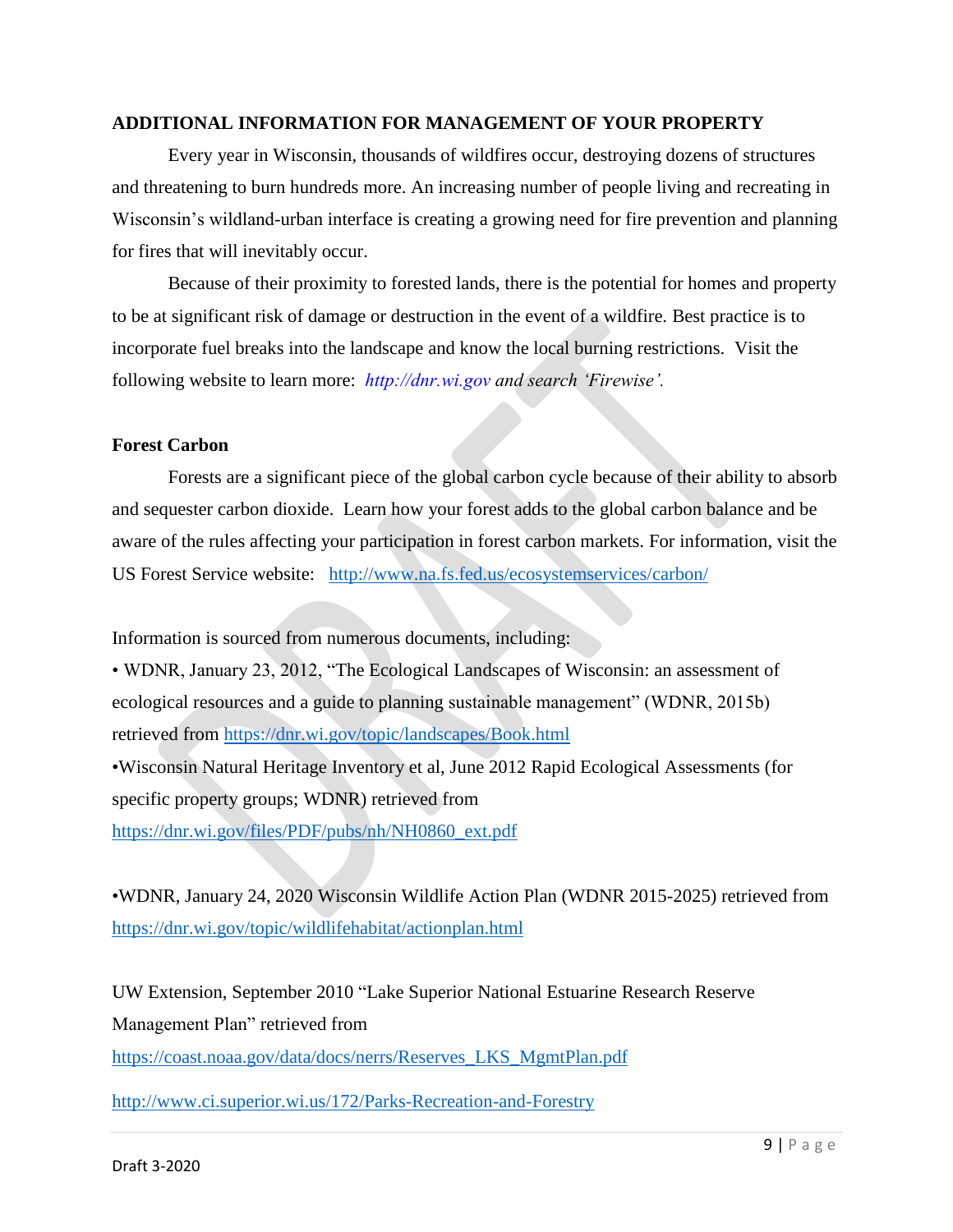

# **Dwights Point and Pokegama Wetlands State Natural Area Management Plan – 2019**

#### **Part 1: Property Assessment**

#### **General Property Description**

Dwight's Point and Pokegama Wetlands State Natural Area is located within the City of Superior at the confluence of the Pokegama and St. Louis Rivers, near Lake Superior. The 3,153-acre site is owned by the City and comprises a significant portion of the 4,400 acre Superior Municipal Forest in which it is imbedded. It features boreal forest, emergent marsh, and wet clay flats supporting shrub swamp and wet meadow. The natural area borders the St. Louis River estuary, which dissects the uplands into a series of narrow, steep-sided ridges, the largest of which is Dwight's Point. Although the boreal forest was cut over at the turn of the 20th century, it remains today as one of the best examples of its type in the Lake Superior area. The presence and unusual composition of the boreal forest is due to the influence of cool breezes off Lake Superior and the level topography with underlying red clay soils which prevent timely drainage. White pine, paper birch, balsam poplar, white spruce and balsam fir dominate the forest. In some stands, red pine and black ash are important canopy trees. The State Natural Area was designated in 1994.

Dwight's Point is found in the Superior Coastal Plain Ecological Landscape and within the Douglas Lake-Modified Till Plain (212Ya01) land type association. The characteristic landform pattern is undulating modified lacustrine moraine with deep v-shaped ravines.

- History of land use and past management and management responsibility
- Rare species: Clustered bur reed, small yellow water crowfoot, sweet coltsfoot, Vasey's rush, wood turtle, common tern, blackburnian warbler, Cape May warbler, bald eagle, northern harrier
- Invasive species: Purple loosestrife, common carp, river ruffe
- Soils are somewhat poorly drained clay over calcareous clay till or loamy lacustrine.

#### **Cultural Considerations**

The Department's Archaeological database does not contain any known cultural resources for the Dwight's Point area.

**Commented [MRJ1]:** Linda – Please fill some brief history here. Doesn't have to be extensive.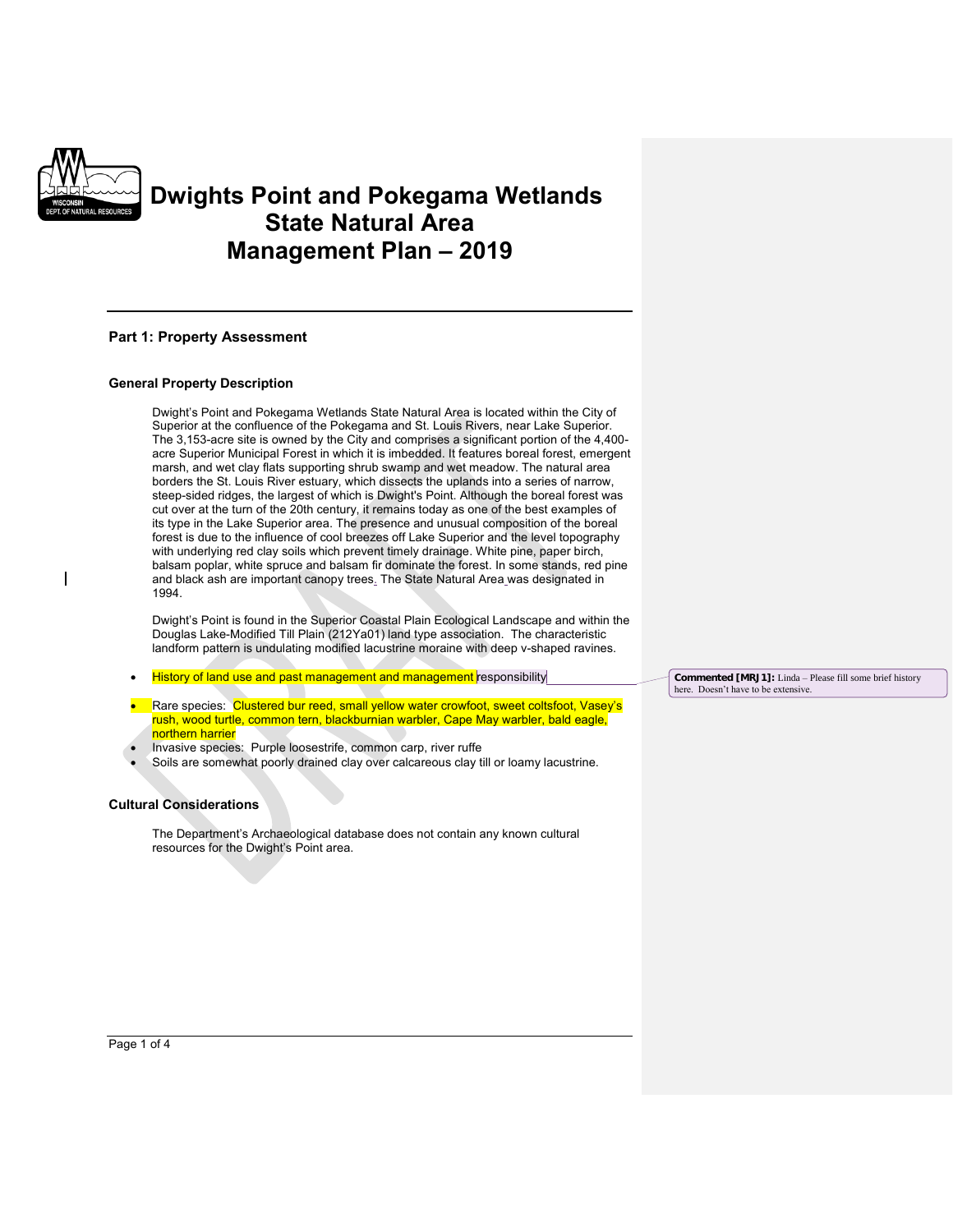

# **Dwights Point and Pokegama Wetlands State Natural Area Management Plan – 2019**

#### **Part 2: Future Land Management and Recreation**

#### **Land Management Objectives**

Maintain a contiguous block of minimally developed upland, wetland and aquatic natural communities, including Emergent Marsh and Boreal Forest. Develop characteristics associated with old growth forest including large trees grown to biological maturity, abundant snags and downed coarse woody debris. Provide opportunities for education and research of old growth Boreal Forest.

**\_\_\_\_\_\_\_\_\_\_\_\_\_\_\_\_\_\_\_\_\_\_\_\_\_\_\_\_\_\_\_\_\_\_\_\_\_\_\_\_\_\_\_\_\_\_\_\_\_\_\_\_\_\_\_\_\_\_\_\_\_\_\_\_**

#### **Land Management Prescriptions**

- Passively manage the entire site, with the exception of invasive species control.
- Active management will be limited to clearing existing trails and those recreational features that are outlined in this plan.
- In the event of a natural disaster such as catastrophic blowdown, timber salvage operations may take place if it is determined that doing so will mitigate potential impacts from wildfire, insect/disease outbreaks or public safety concerns. The decision to salvage will be made by the City, following consultation with resource professionals from the City of Superior and Department of Natural Resources.
- Periodically monitor the site for the presence of additional invasive species and develop a control strategy if any are found.
- Vegetative monitoring plots These were outlined in the 1997 plan, but I cannot locate any data or whether they were ever established. I suggest we do not include this in the current plan.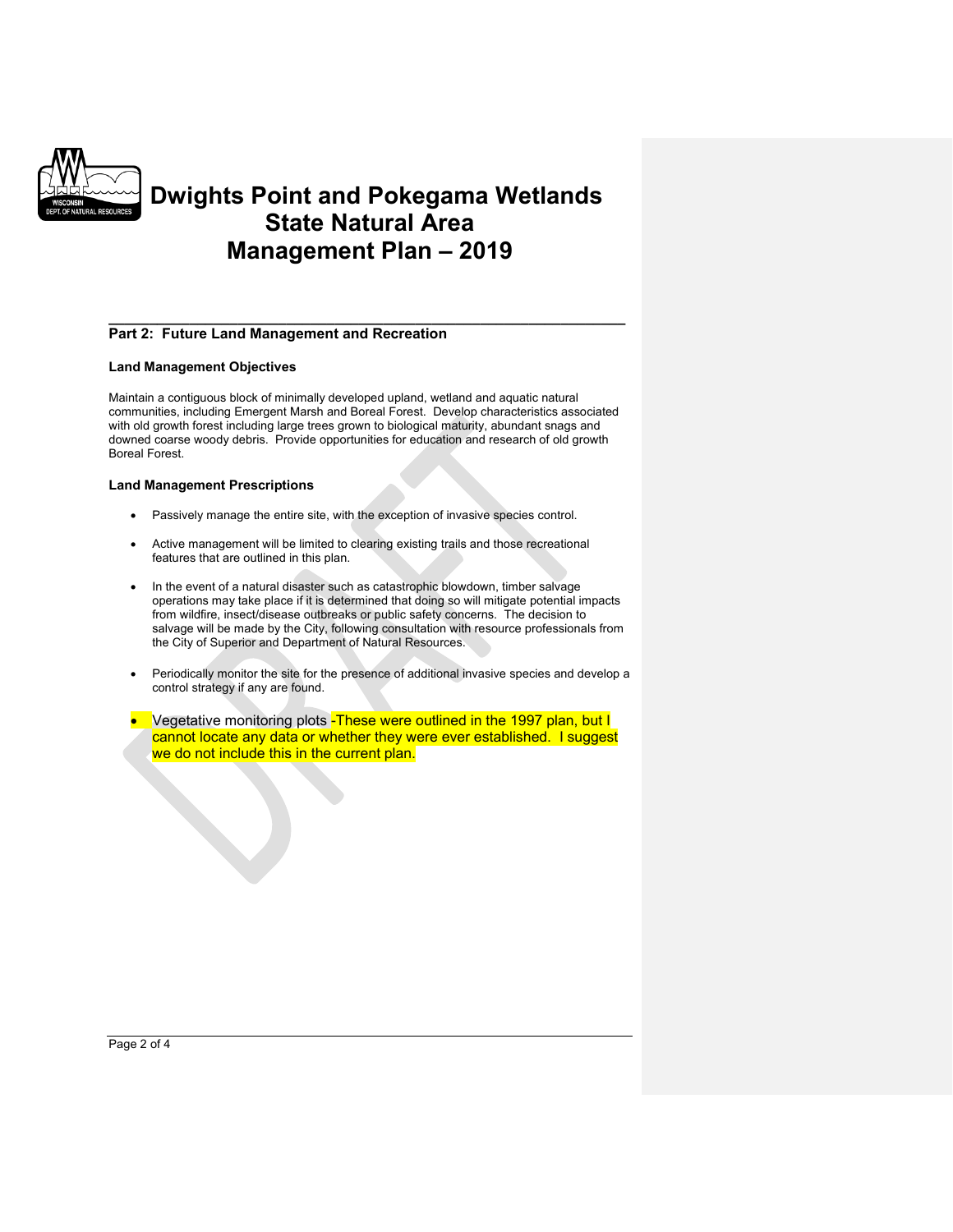

# **Dwights Point and Pokegama Wetlands State Natural Area Management Plan – 2019**

#### **Recreation Objectives**

Provide recreational opportunities, including trails for hiking, cross country skiing and snowmobiling. Maintain a primitive campsite, as well as two designated day-use picnicking areas. Provide water access points for small watercraft.

#### **Recreation Prescriptions**

- Maintain the existing primitive campsite near the end of Dwight's Point, with watercraft access.
- Maintain 2 designated day-use picnicking sites with fire ring, picnic table and bench.
- List all trails by name and allowable uses Linda: please fill in brief descriptions of the trails and allowable uses. We assume no motorized use other than snowmobile
- Archery range the proposed range is on the edge of the SNA. Linda: Could just carve this out of the SNA, which would be my suggestion.
- Also mentioned in the 1997 plan are the following: 1. Limitations on mowing frequency of the ski trails 2. Language addressing signs, boundary markers 3. Prohibition on use of firearms **Linda: We do not** think that #1 is within the scope of the plan and is not needed in this draft Possibly #2 could stay in, in order to address aesthetics concerns – personally I am a fan of as few signs as possible. #3 would not be needed on our end, but we understand if you want it to be in this draft
- Prohibition on permanent tree stands  $-$  Linda: IF we include language in the plan about tree stands (not needed in our opinion), my suggestion would be to use the Departments tree stand policy for north of Hwy 64 – I can get you the policy language, if interested. Of course, if the City would like the prohibition to remain in place, we understand.
- 1997 Plan: "Breeding bird surveys once every one to two years". Linda I would not include this either, as the Department will not be conducting these surveys
- Environmental education and interp center mentioned in the 1997 plan; Linda: does the City still intend to construct this feature? We are fine with leaving this in or taking it out, your call.

Page 3 of 4